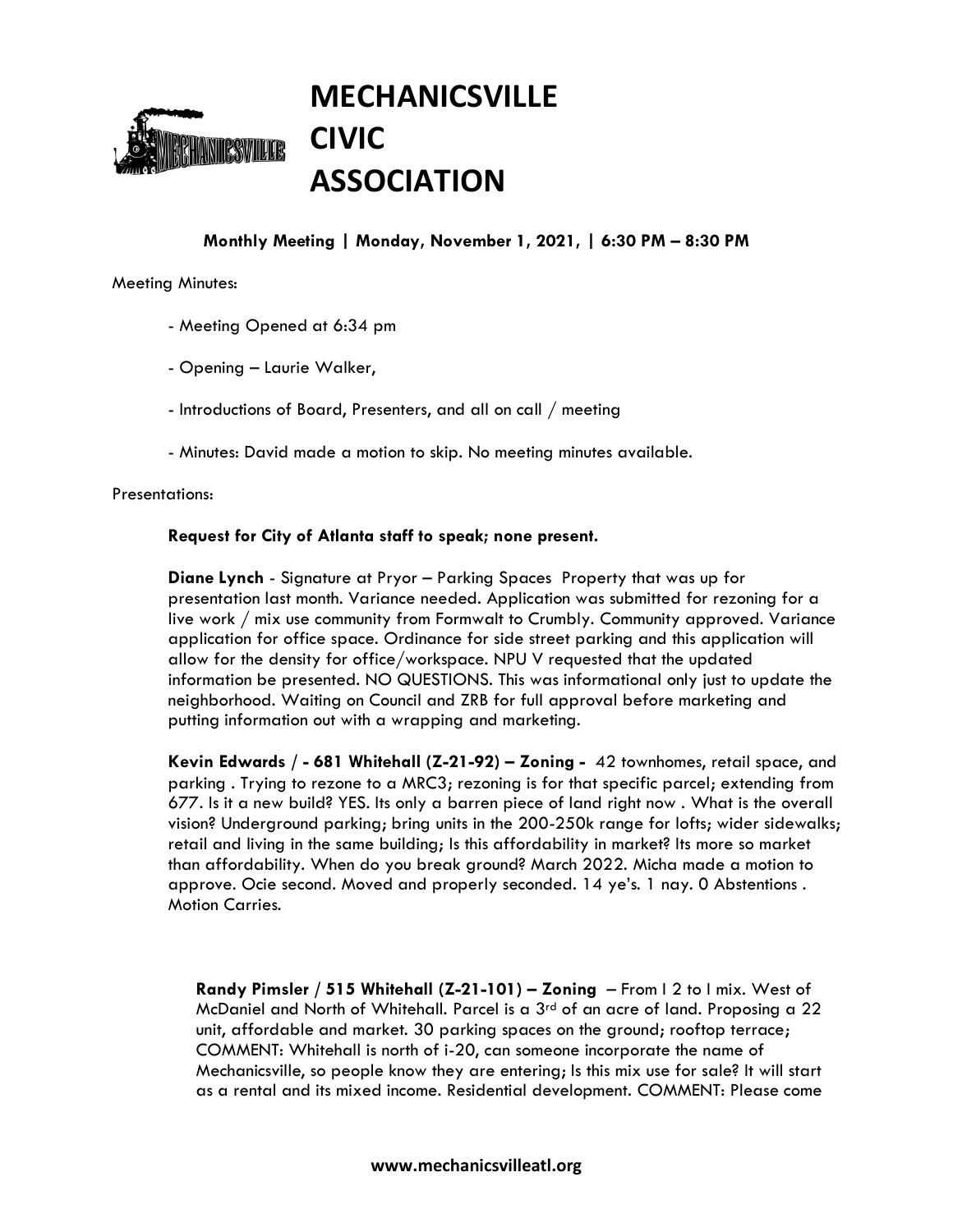

by the Mechanicsville / Ga Tech preservation project. Ocie made motion to support development efforts of 515 Whitehall. Nicholas McKinney, second. 19 ye's. 0 no's. 1 abstention.

**288 RDA (Pit Stop) – Change in Ownership –** Not present; issues presented in reference to issues, concerns, etc. Amber: Various activities; concerned with the parking lot (increase curb appeal); Micha: We need a written community agreement/action plan before change of ownership.

**David Holder –** Are there any representatives from City or Council?

### **Committee Reports:**

**Ocie** – Vote tomorrow. Mechanicsville is having elections for our body . 6 meetings needed. You can partake in committee groups.

**Caitlin** – I have nothing making sure attendance is updated.

**Lauren** – The spirit is well.

**Yolanda** – No comments.

**Samantha** – I have nothing.

**Brittany** – Is there a list of the committee chairs so that we can look at?

Ocie – Email me  $\frac{\text{ocie004@aol.com}}{\text{0}}$  and bylaws are on the website as well.

**Micha** – Thanks for your support, coming out to the event yesterday. Year 3; Filming update, will defer to David.

**Claire** – Dunbar Elementary PTA, rebuilding year; hosted a Trunk of Treat event for the kids; Guest = Ernest Sessoms – Thank you for the incentives for kids; can't wait for you all to be able to see the transformations happening inside of the school; How is the student attendance? We are at 87%; a lot better since being in the building; we have issues with tardies; Enrollment is up to 308. Established prek; uptick in students; trying to be competitive with the charter school options; parent volunteer hours (6); after school tutorial on Wednesday and Thursdays with Spelman and Morehouse; have cheer and band; relatively low as far as numbers for displaced or homeless; has a wraparound program ; and Atlanta Housing. Dunbar is a very high poverty school; highest in the district; Ernest Sessoms; [esessoms@atlanta.k12.ga.us;](mailto:esessoms@atlanta.k12.ga.us) 4048027955

#### **www.mechanicsvilleatl.org**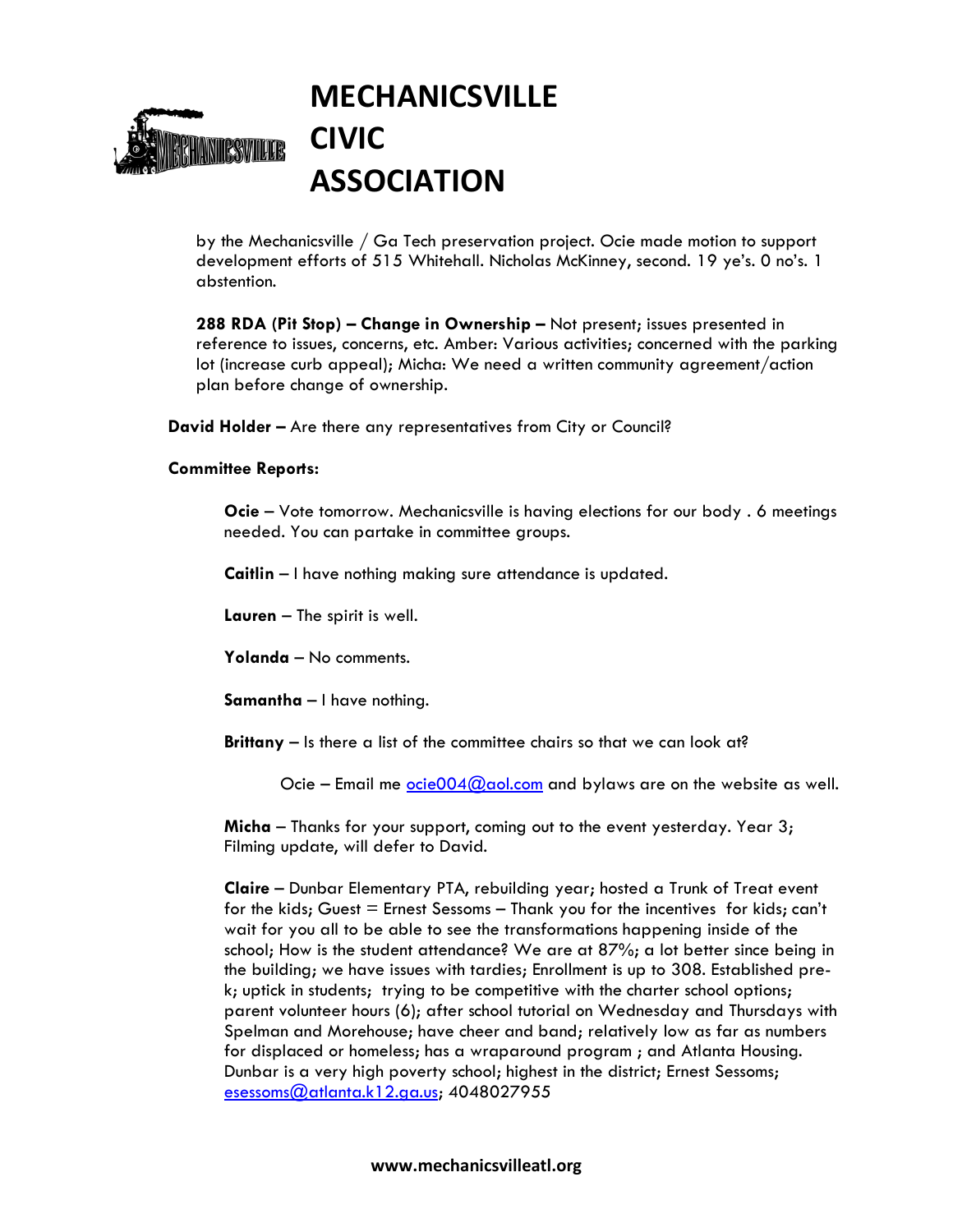

**Brandon Alexander** – Thanks for those who came out to the Revolt cookout done in exchange for the summit coming this month.

**David Holder** – Atlanta Fair Tickets overview; Last month's meeting Jane Ridley resigned as president ending effective October 5<sup>th</sup>. She didn't attend the October 4th. Jane picked up tickets to the fair the day after she was no longer president 220 tickets; email sent to Kerry (Fulton County Authority); Tickets were delivered; Jane Ridley responded she picked up tickets; was asked how many tickets were picked up; she did not respond; 175 tickets returned but only 160 in the envelope. Tickets given away to varying organizations as well as community; we have additional tickets if anyone in the community wants them. If you want fair tickets send me a email to montez68@yahoo.com or text, or call at 404.307.7174Nominations to replace Jane Ridley as film liaison and Stadium Neighborhood Trust Fund (\$50 stipend for attending); Program Manager assigned from Atlanta Housing for the new development; REVOLT is supposed to do a scholarship for two kids in the community - no clarity on what for.

**Micha –** Do we have to take a motion to have her removed?

**Ocie –** She nominated herself and was not elected by this body so we can propose her to be replaced.

**Ocie –** Nominating Nicholas Mckinney; Laurie second; 15 ye's; 0 no's; 1 abstention.

**David –** Film liaison ; lets community know when there are filming in the City; can make requests on behalf of the community; Micha was elected interim and met with the City staff…but the director said that she would remove the position from Mechanicsville altogether; Micha has yet to hear a response back from them;

**Claire –** We should pushback; can we put together a letter stating we trust this person;

**Rick –** I agree with Claire, in order of transparency. We aren't clear on the qualifications are, and we thought it was a community vote; we should not voting anyone else.

**Ocie –** We need a backup person just so we cover ourselves. And have a back up person prepared.

**Micha –** Will create an email; not interested in the role however;